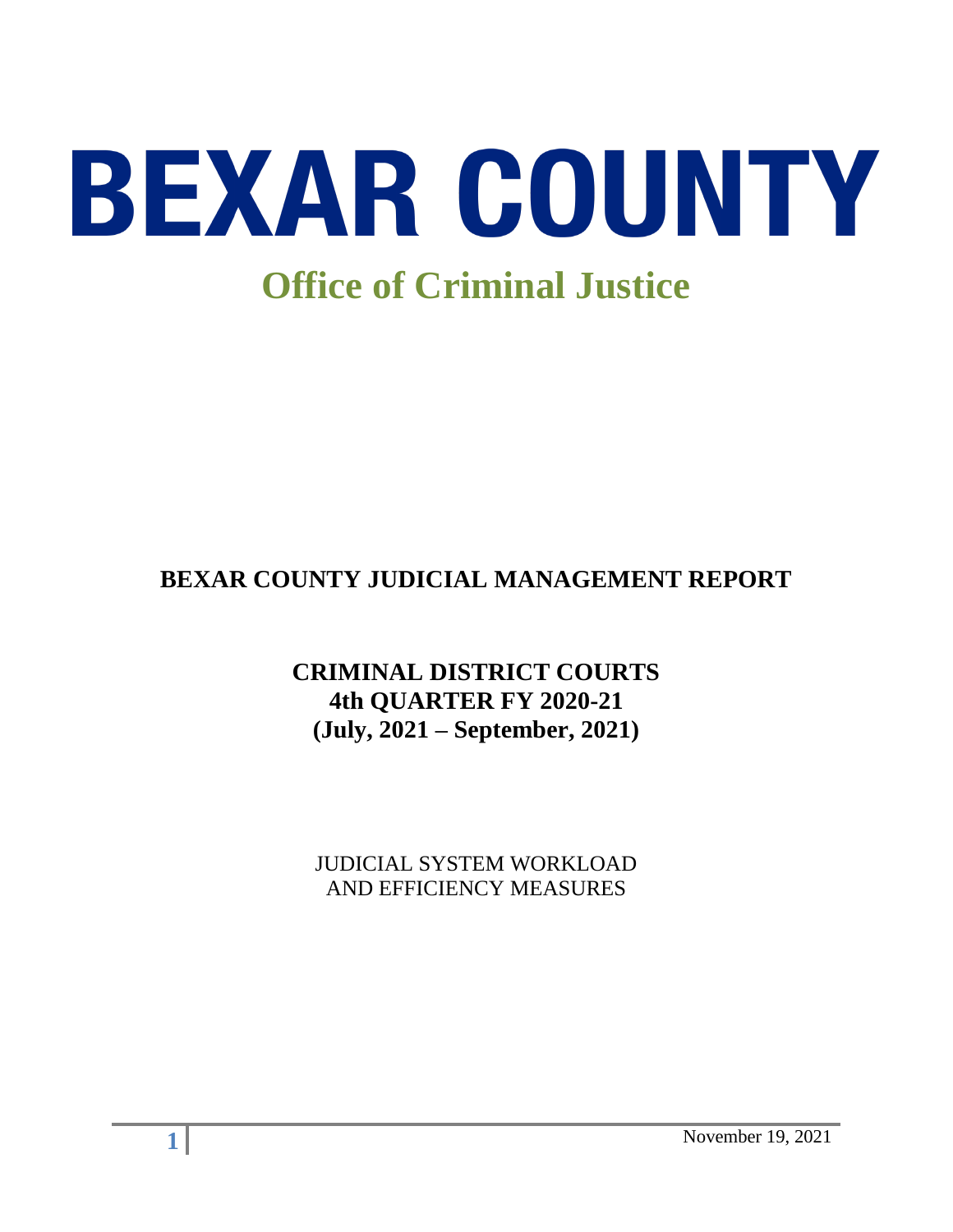#### **Brief Summary:**

This report reflects District Court workload and efficiency measures for FY 2020-21 between the months of July through September (Quarter 4). The report only includes criminal district courts in the Bexar County judicial system:

144<sup>th</sup> Criminal District Court: Judge Michael Mery th Criminal District Court: Judge Catherine Torres-Stahl th Criminal District Court: Judge Jefferson Moore th Criminal District Court: Judge Stephanie R. Boyd 226<sup>th</sup> Criminal District Court: Judge Velia J. Meza th Criminal District Court: Judge Kevin O' Connell 290<sup>th</sup> Criminal District Court: Judge Jennifer Pena th Criminal District Court: Judge Ron Rangel th Criminal District Court: Judge Frank J. Castro th Criminal District Court: Judge Melisa Skinner

This report focuses on the following six measures and shows how the individual courts performed relative to each other and the court-wide average.

Measure 1: Cost per Disposition Measure 2: Jail Bed Days Measure 3: Clearance Rate Measure 4: Disposition Rate Measure 5: Time to Disposition Measure 6: Age of Active Cases Pending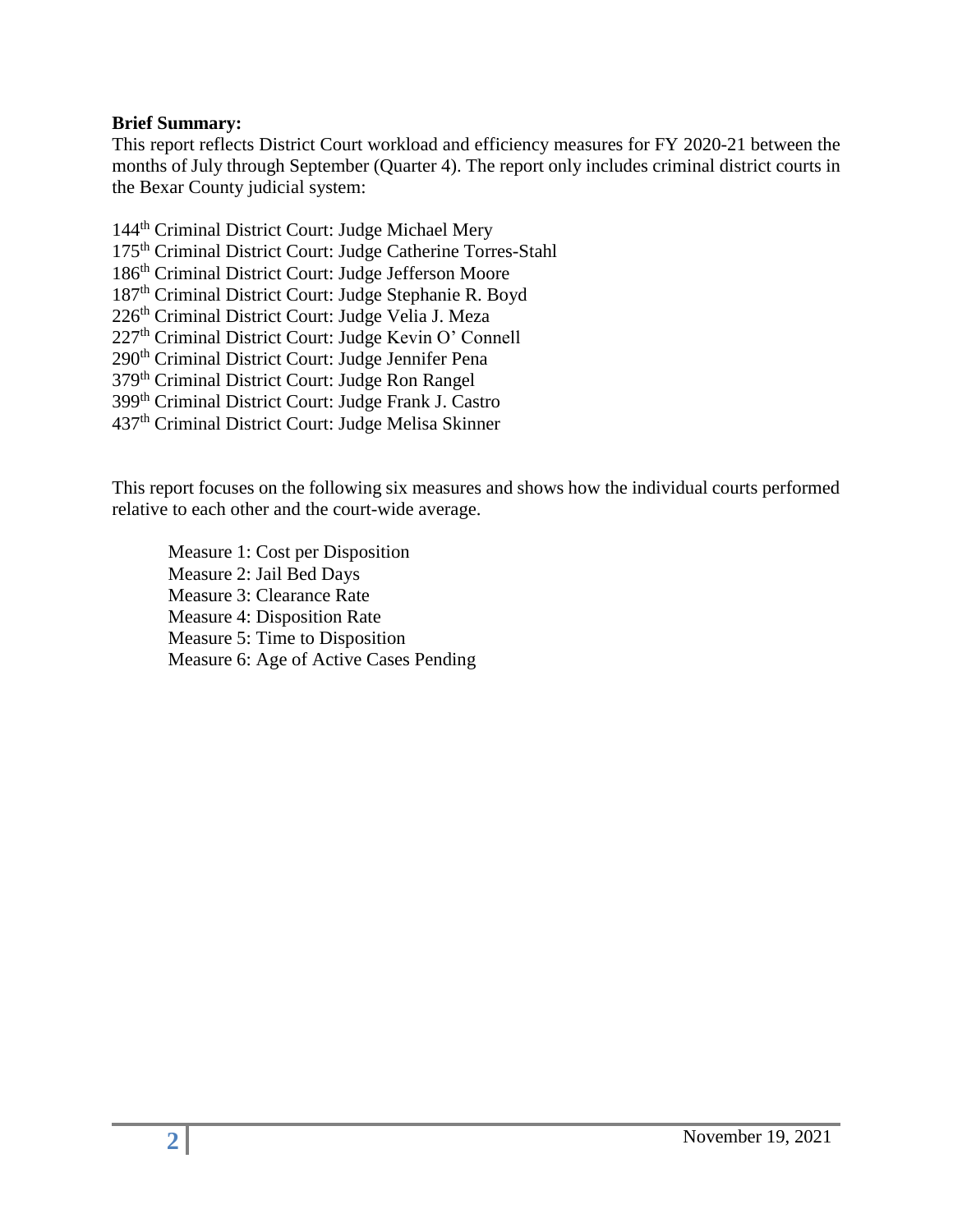### **Measure 1: Cost per Disposition**

**Definition:** The net cost of disposing of a single case.

**Analysis and Interpretation:** The following graph and table show a court-by-court comparison of Cost per Disposition and Cost per Court Appointment for Indigent Defense based on 4th Quarter FY 2020-21 data. Courts are listed in order from lowest to highest net cost per disposition. Indigent defense is included in the net cost per disposition. Of the total expenses for the court system, **48.9** percent are indigent defense costs. The second graph represents the average net cost (revenue collected versus cost) per court appointed attorney assignment. The final graph shows the average cost per disposition for the District Court over the past eight quarters.

Differences in the net cost per disposition are mostly explained by the differences in the revenue collection and in the number of dispositions of the type that generate fees. For example, the defendant in case dismissal is not accessed fees.



#### **4th Qtr. FY 2020-21 Cost per Disposition**

|               |                                                                  |                  |             |      |                      |    |                 |                |                 |     |                 |    |                               |       |                 |                       |                     |      | <b>NET COST</b>    |
|---------------|------------------------------------------------------------------|------------------|-------------|------|----------------------|----|-----------------|----------------|-----------------|-----|-----------------|----|-------------------------------|-------|-----------------|-----------------------|---------------------|------|--------------------|
|               |                                                                  |                  |             |      |                      |    |                 | Indigent       |                 |     |                 |    |                               | Total |                 |                       |                     |      | (Savings)          |
| Court         |                                                                  | <b>Operating</b> |             |      | <b>Ct. Appointed</b> |    | Total           | <b>Defense</b> |                 |     |                 |    | <b>Court Fine Court Costs</b> |       | County          | <b>Net Cost/</b>      | Number of           | per  |                    |
| <b>Number</b> | Judge                                                            | <b>Expenses</b>  |             |      | Atty. Costs          |    | <b>Expenses</b> |                | <b>Revenues</b> |     | <b>Revenues</b> |    | <b>Revenues</b>               |       | <b>Revenues</b> | (Savings)             | <b>Dispositions</b> |      | <b>Disposition</b> |
| 144           | Mery                                                             |                  | 157.642 \$  |      | 179,639              | S  | 337,281         | S              | 42              | S.  | 12.317          | -S | 433                           | -S    | 12,792          | \$ 324,490            | 424S                |      | 765                |
| 175           | <b>Torres-Stahl</b>                                              |                  | 160.544 \$  |      | 118,230              | S. | 278.774         | S.             | 888             | s   | 22.168          | -S | 852                           | -S    | 23.908          | \$254,867             | 370 \$              |      | 689                |
| 186           | Moore                                                            |                  | 160,554 \$  |      | 121,237              | S  | 281,791         | -S             | 91              | s   | 16.020          |    | 370                           | -S    | 16,481          | \$265.310             | 281                 |      | 944                |
| 187           | Boyd                                                             |                  | 151.287 \$  |      | 180.978              | -S | 332.265         | -S             | ÷.              | S   | $6.192$ \$      |    | 118                           | -S    | 6.310           | \$ 325,955            | 345S                |      | 945                |
| 226           | Meza                                                             |                  | 160.556 \$  |      | 155,353              | S  | 315,909         | -S             | 13              | S   | 13.060          | S  | 334                           | S     | 13.406          | \$ 302,503            | 363 <sup>5</sup>    |      | 833                |
| 227           | O' Connell                                                       |                  | 159.034 \$  |      | 129.984              | S  | 289.019         | -S             | 194             | S   | 11.171 S        |    | 452                           | -S    | 11.818          | \$ 277,200            | 375                 | - \$ | 739                |
| 290           | Pena                                                             |                  | 156.751     | - \$ | 140.857              | S  | 297.608         | S              |                 |     | 7.980           | S. | ٠                             |       | 7.980           | \$289,628             | 409                 |      | 708                |
| 379           | Rangel                                                           |                  | 150.802 \$  |      | 130.911              | S  | 281.712         | -S             |                 |     | 13.354          | S  | 943                           |       | 14.296          | \$267.416             | 419                 |      | 638                |
| 399           | Castro                                                           |                  | 159.037 \$  |      | 182,427              | S  | 341.464         | S              |                 |     | 8.831           | -S | .084                          | S     | 9.915           | \$ 331.549            | 269                 |      | .233               |
| 437           | <b>Skinner</b>                                                   |                  | 155.406 \$  |      | 162.932              | S  | 318,338         | S              | 79              | S   | 19.194          | S  | 439                           | S     | 19.712          | \$298,626             | 319S                |      | 936                |
|               | Admin*                                                           | \$               | 879.544     |      |                      |    |                 | N/A            |                 | N/A |                 |    |                               | N/A   |                 | N/A                   | N/A                 |      | N/A                |
|               | Total:                                                           |                  | \$1,571,613 |      | \$1,502,549          |    | \$3,074,162     |                | \$1,306         |     | \$130,288       |    | \$5,023                       |       |                 | \$136,618 \$2,937,544 | 3574S               |      | 821.92             |
|               | *Cost of Administration prorated equally across all trial courts |                  |             |      |                      |    |                 |                |                 |     |                 |    |                               |       |                 |                       |                     |      |                    |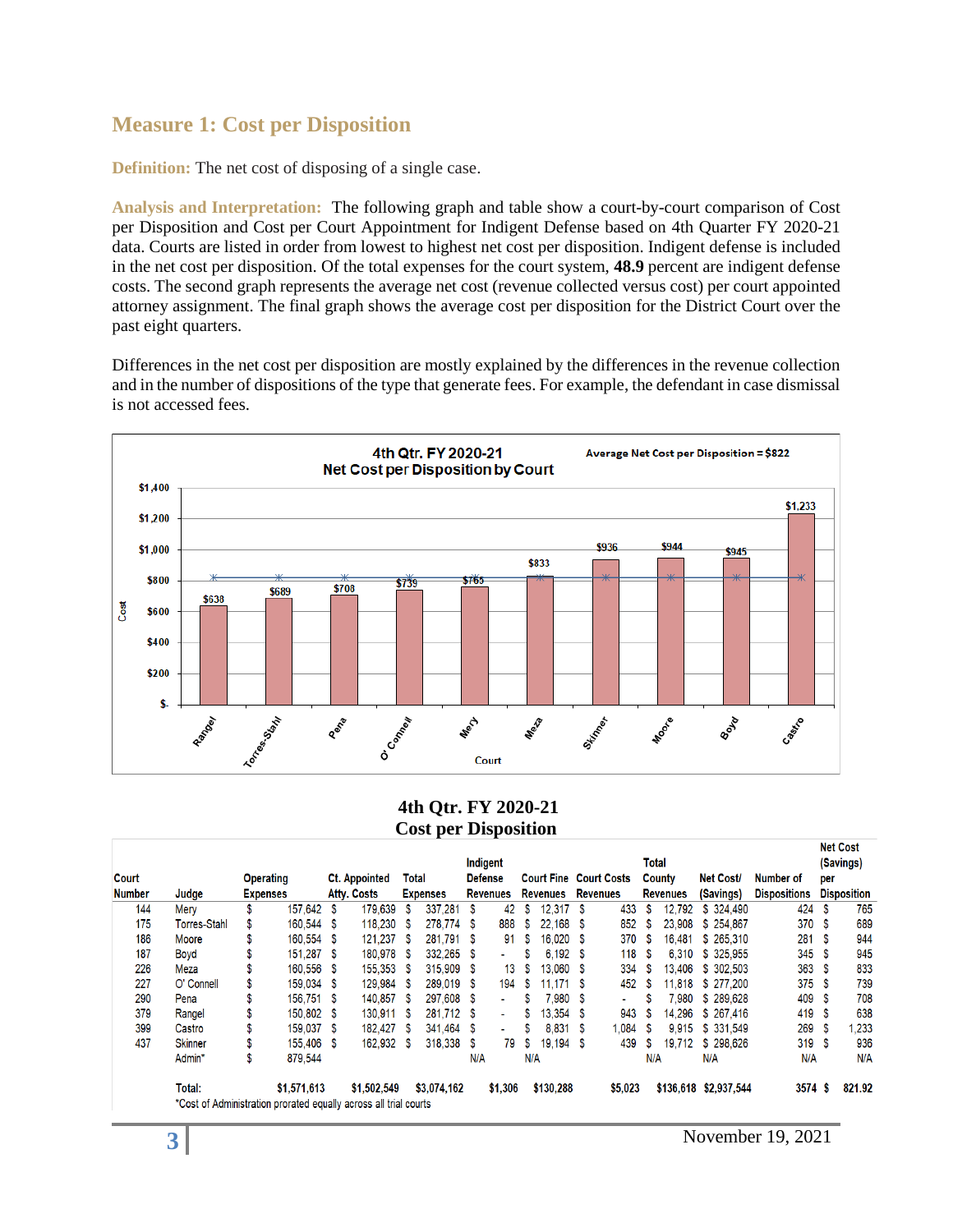

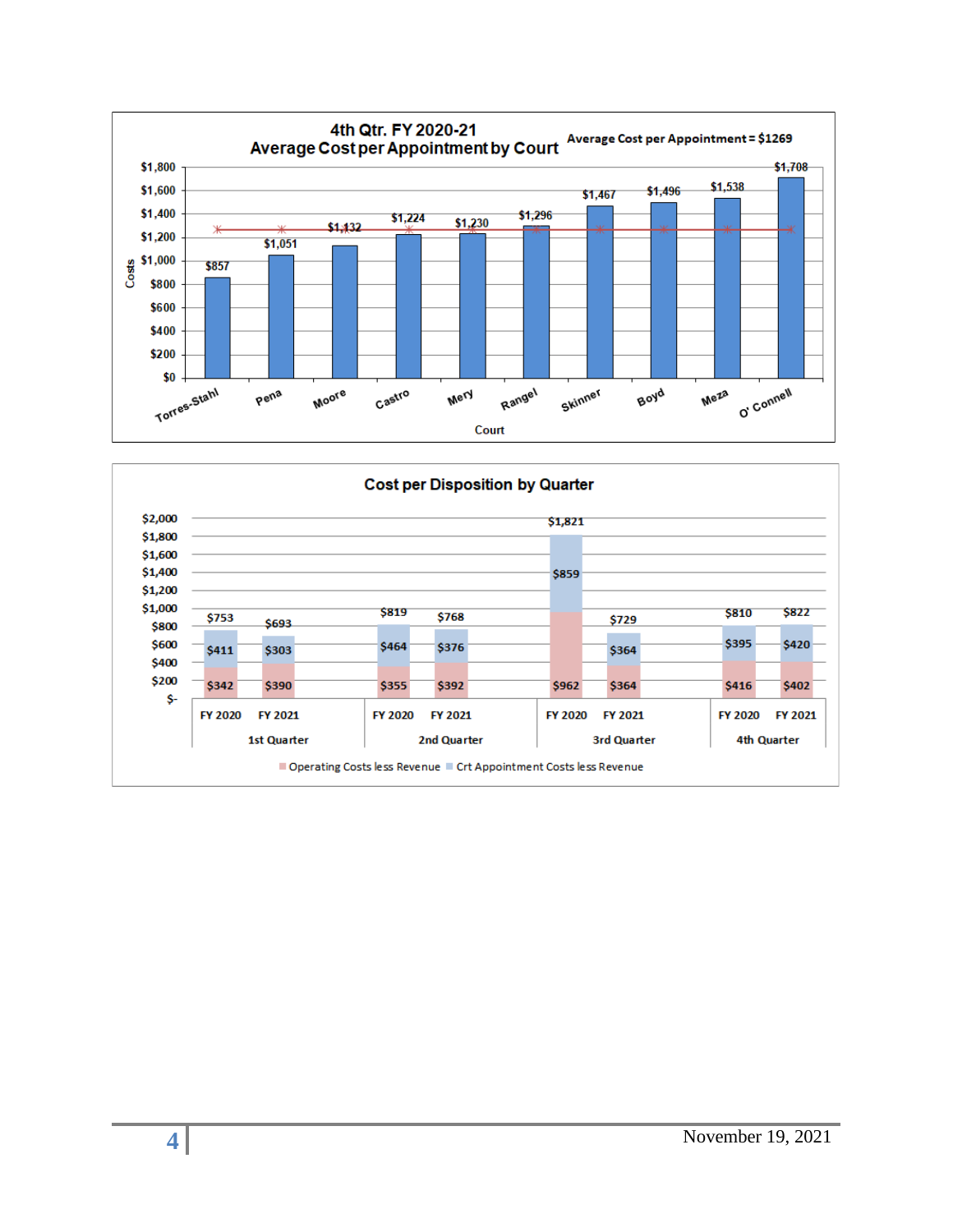# **Measure 2: Jail Bed Days**

**Definition:** The number of jail bed days consumed.

**Analysis and Interpretation:** The first chart below shows a court by court comparison of Jail Bed Days for the 4th Quarter FY 2020-21 from least to the greatest number of jail bed days. The second chart displays the total number of jail bed days consumed court wide for each of the last eight quarters. The third chart shows the average length of stay for custodies by District Court for the 4th Quarter FY 2020-21. The final chart displays the average length of stay for the past eight quarters for the entire court.





*The average length of stay only measures the time spent for the highest charge for a defendant in that court.*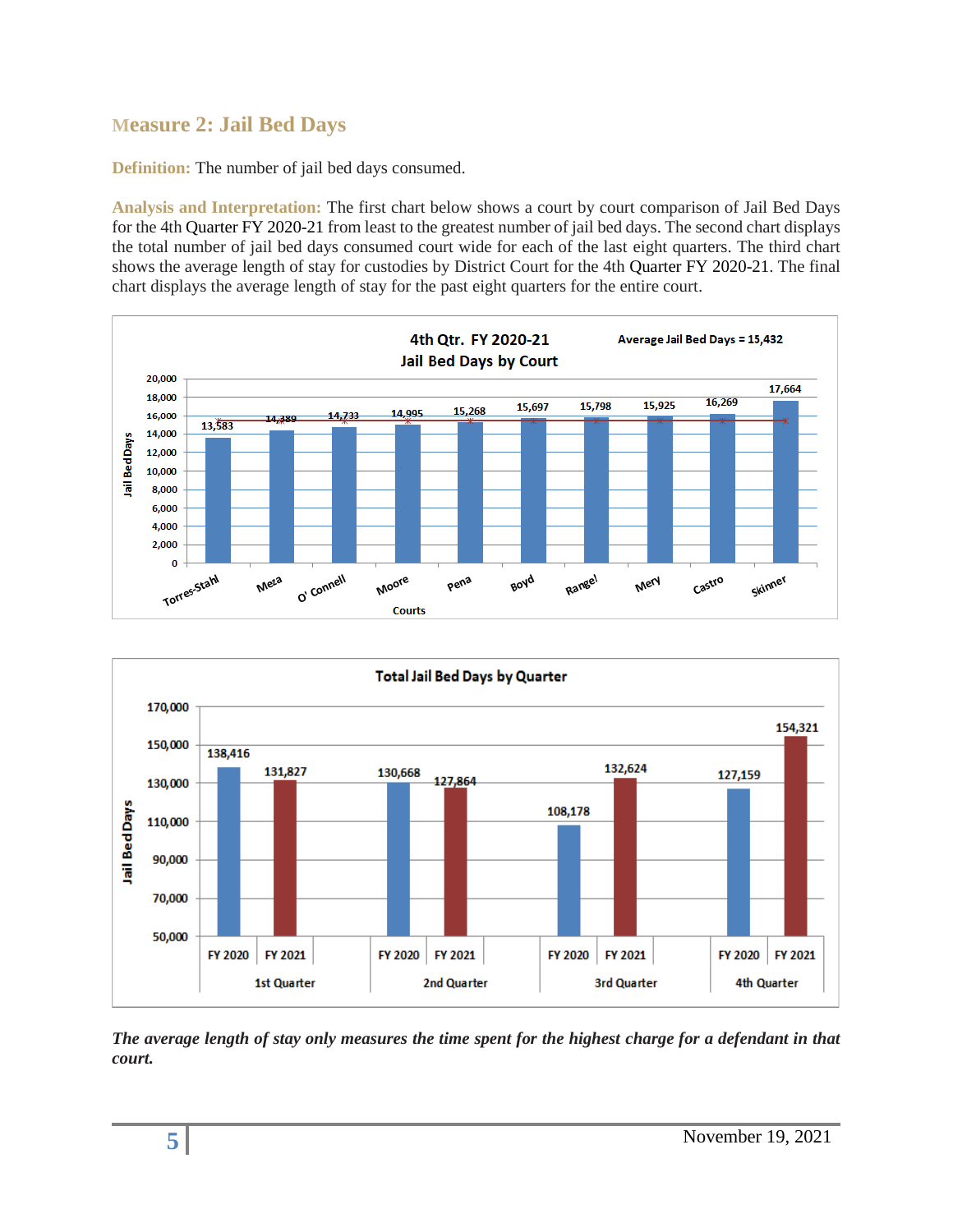For the District Courts, the average length of stay is broken down by the length of time spent for at-large indictments (measured as the time from date of booking to date of release) and the length of time spent for on-sight indictments (measured as the time from date of indictment to date of release).

*On-sight indictments refer to those scenarios in which the indictment occurs after the booking date. Atlarge indictments refer to those instances when the indictment occurs prior to the booking date.* 



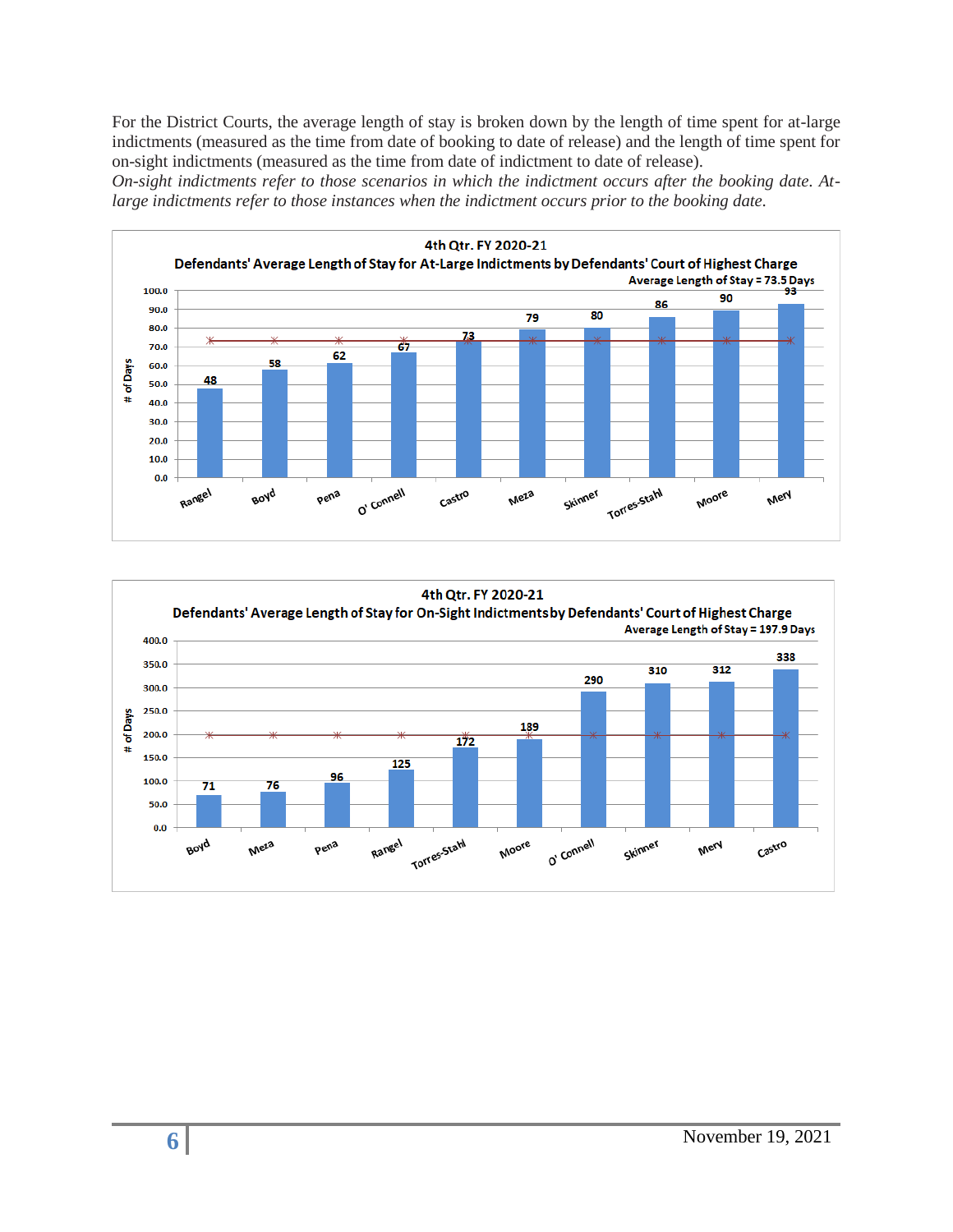The graph below lists the average length of stay as a composite measure of the average length of stay for the at-large indictments and for on-sight indictments. The quarterly comparisons graph also lists this same measure.



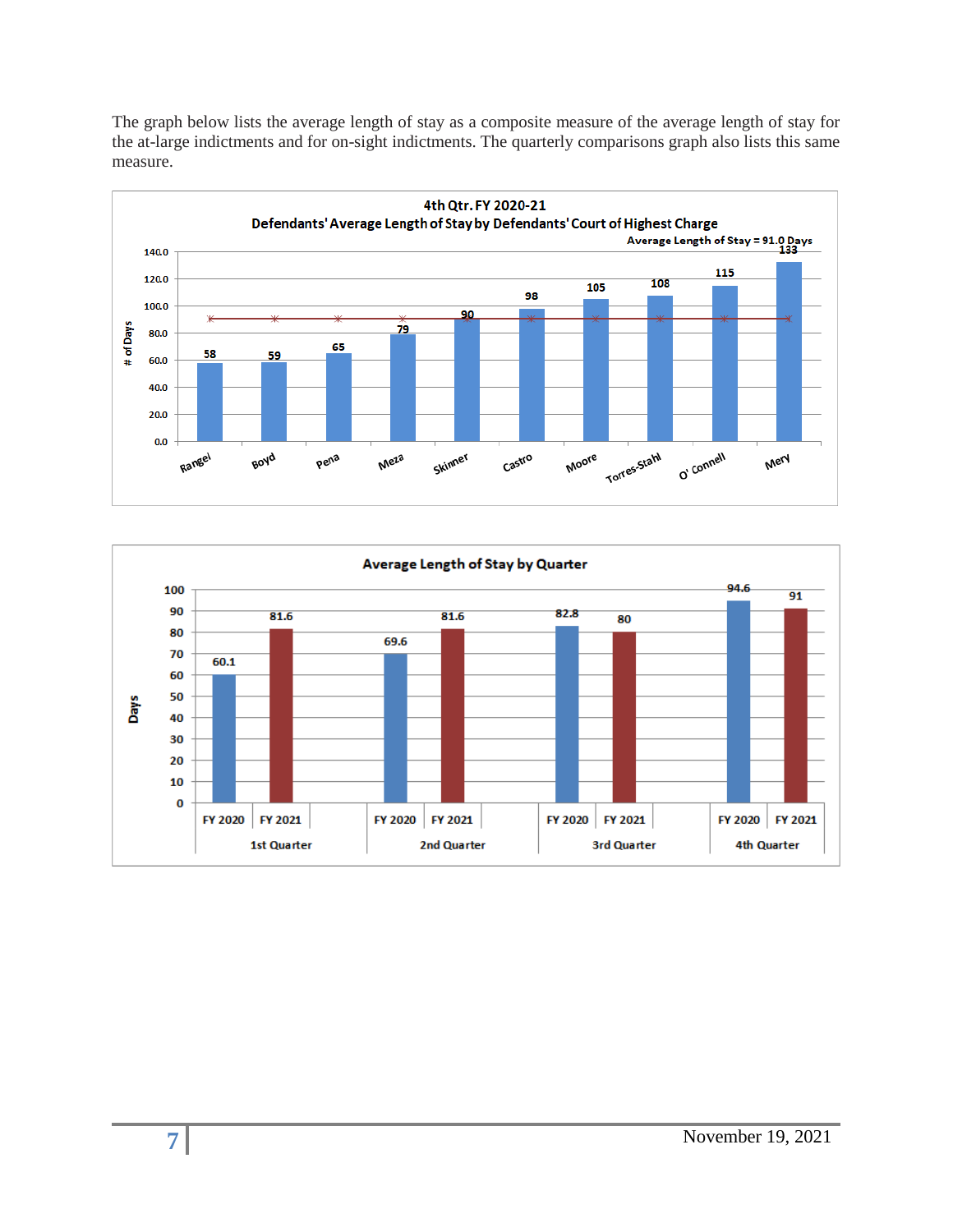#### **Measure 3: Clearance Rates**

**Definition:** The number of disposed cases as a percentage of the number of incoming cases.

**Analysis and Interpretation:** The clearance rate is a measure of incoming cases a court receives compared to cases disposed monthly. A clearance rate of 100% represents a court that is disposing of the same number of incoming cases. A clearance rate above 100% represents a court that is disposing of more incoming cases than it is receiving. A clearance rate below 100% represents a court that is disposing of fewer incoming cases than it is receiving. This measure can be used to determine whether or not a backlog August occur. *Note: Due to new reporting requirements by the Office of Court Administration, certain types of dismissals (such as, Dismissed – Defendant Deceased, Dismissed – Reduced to Class C, Dismissed and Reduced) are not included in the number of dispositions.*

Several graphs are displayed below.

- 1. The first graph shows the number of incoming cases, which indicates the incoming workload for the Quarter.
- 2. The second graph displays total number of cases that were disposed by each court, which indicate the amount of work that was produced for the quarter.
- 3. The third chart shows the clearance rate by court from the highest to the lowest.
- 4. The fourth chart displays the court-wide average clearance rate for the past eight quarters.
- *5.* The fifth set of graphs display by court the Clearance Rates over the past nine months. The Court with the highest clearance rate is displayed first.

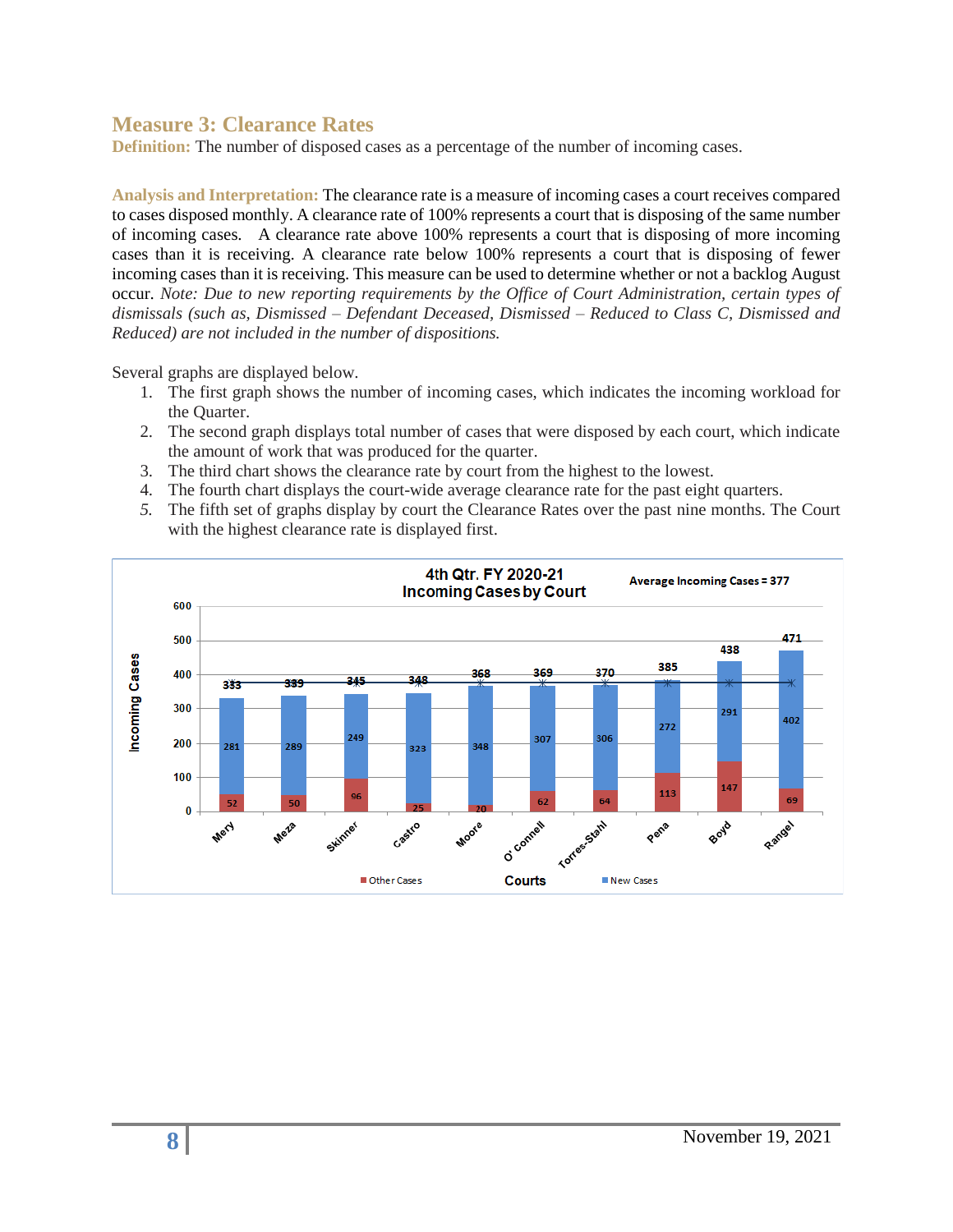



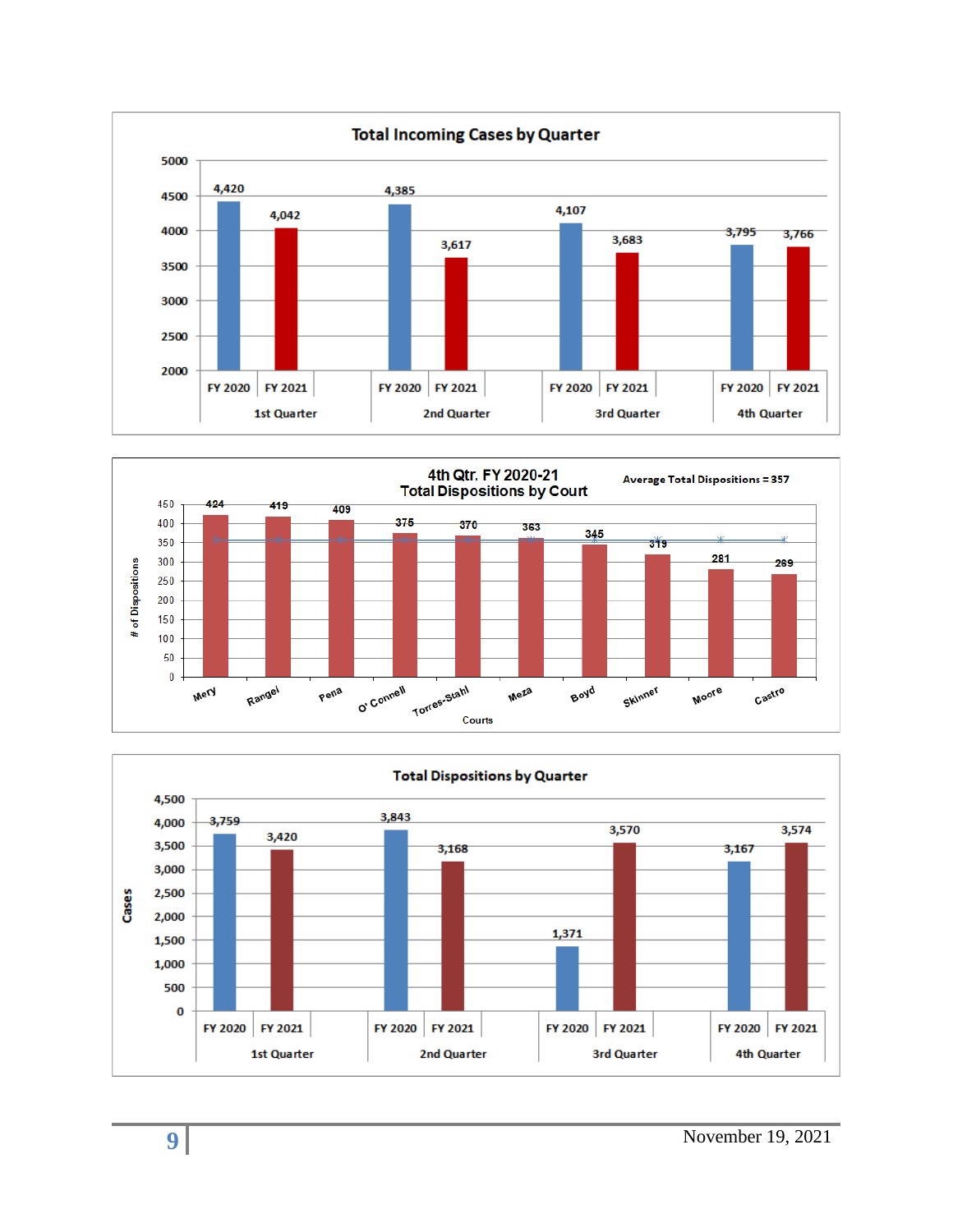



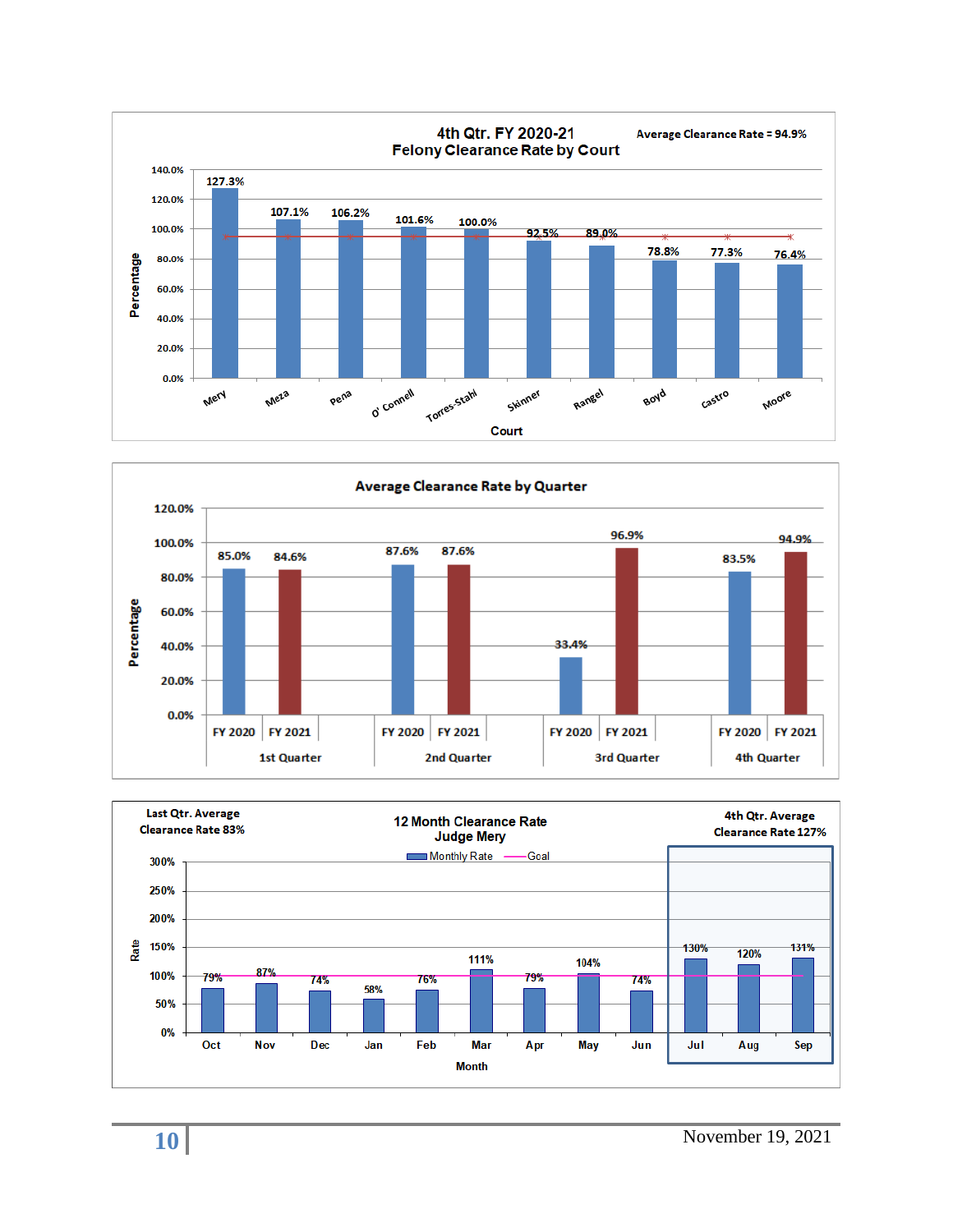



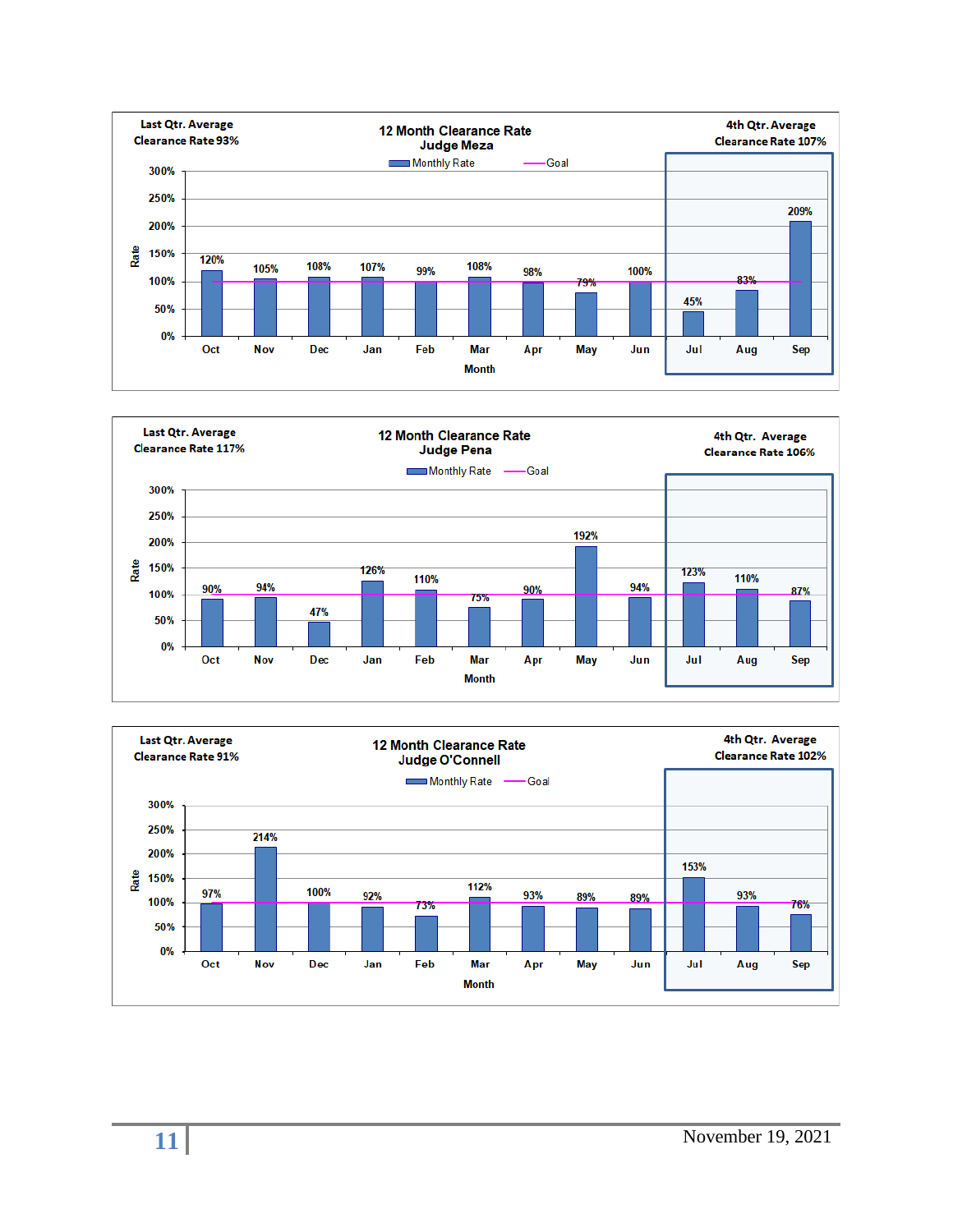



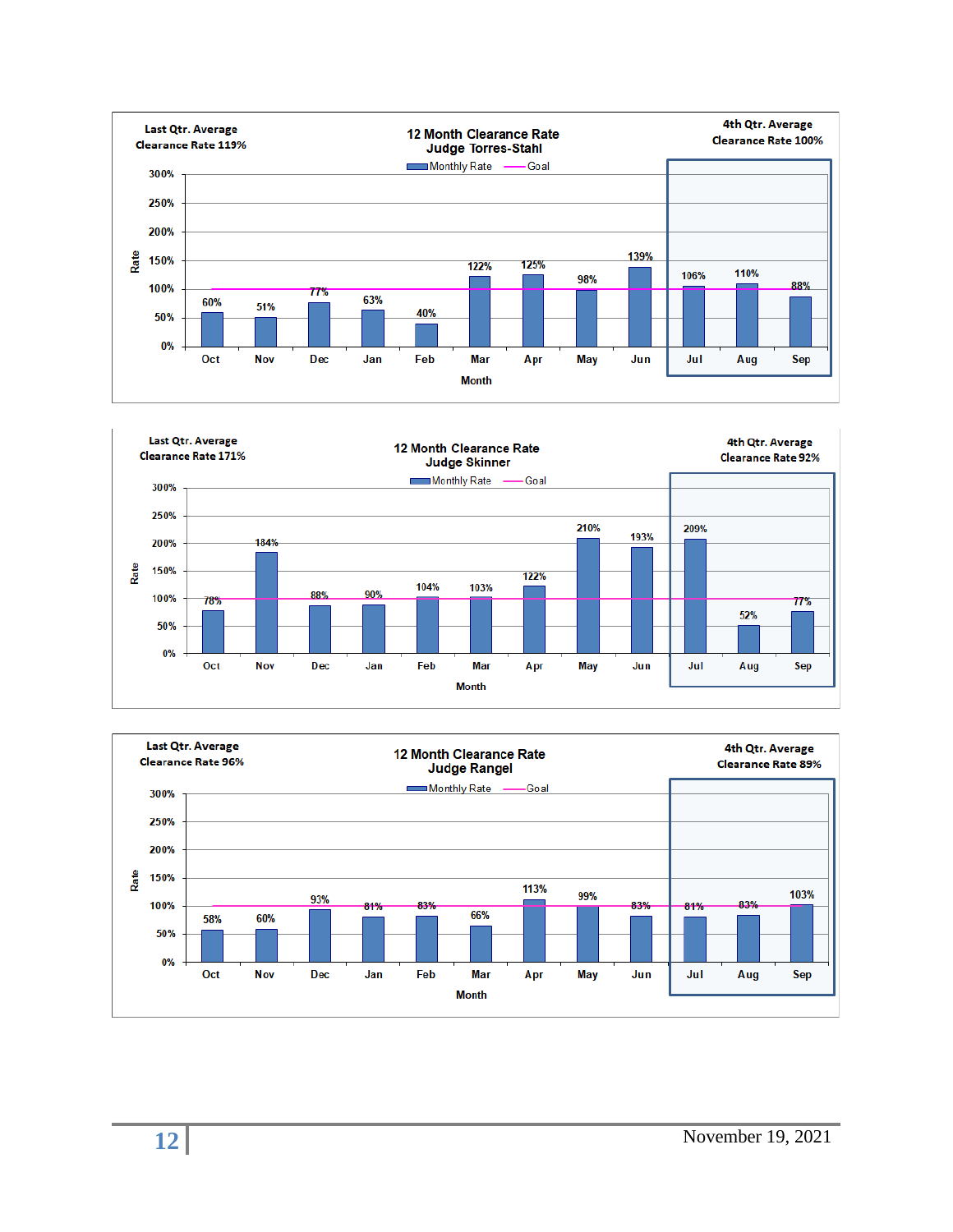



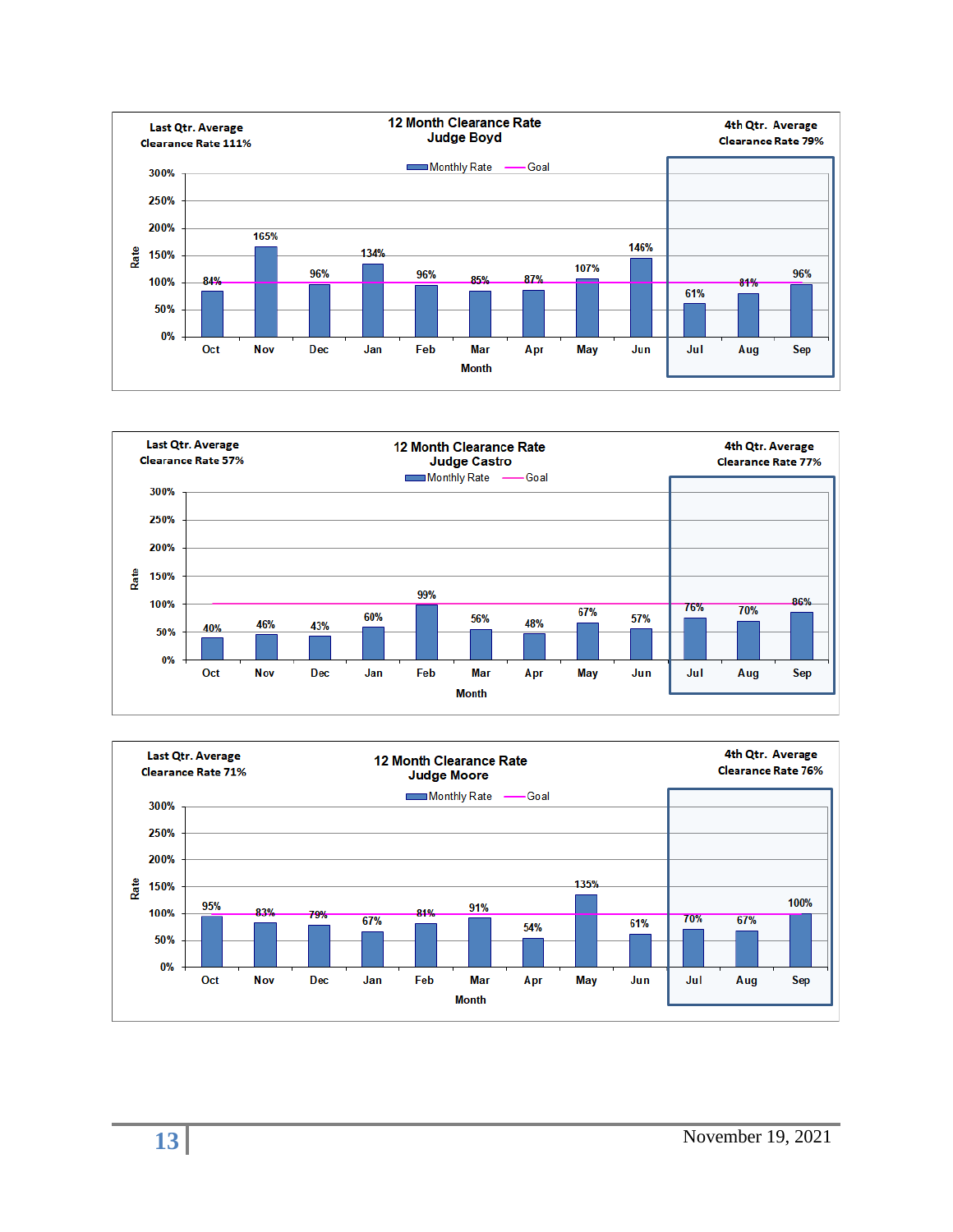#### **Measure 4: Disposition Rates**

**Definition:** The number of disposed cases as a percentage of the Active Caseload.

**Analysis and Interpretation:** The disposition rate is a measure of cases disposed during the quarter compared to the average active caseload during the same quarter. This calculation includes the disposition of cases on the existing docket in addition to the other matters addressed by the Court. The first chart displays the number of active cases by court from the smallest to the largest. The second chart shows the court-wide docket size at the end of each of the last eight quarters. The third chart shows the disposition rate by court, from the highest to lowest. The final chart displays the court-wide active caseload and average disposition rate for the past eight quarters.



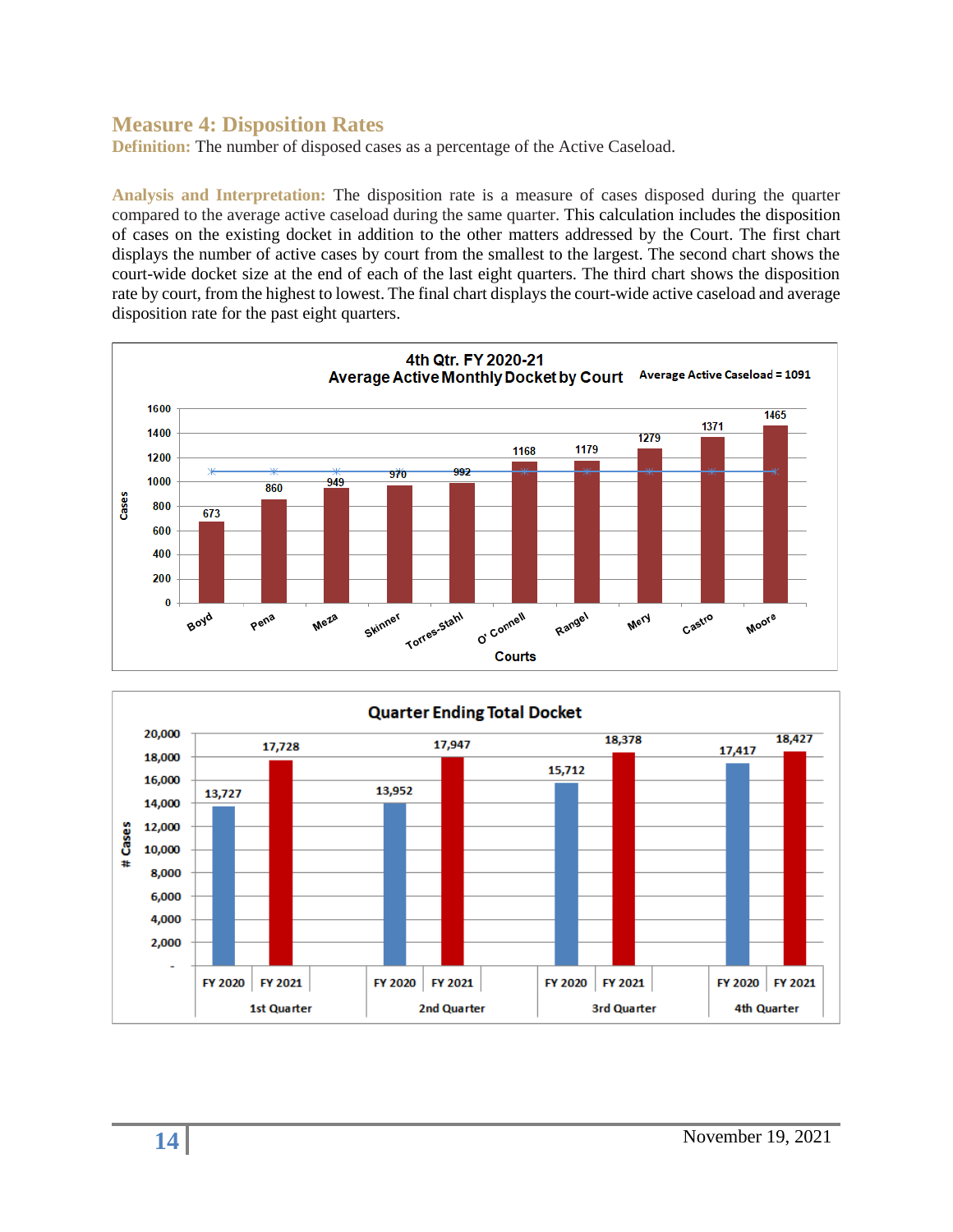

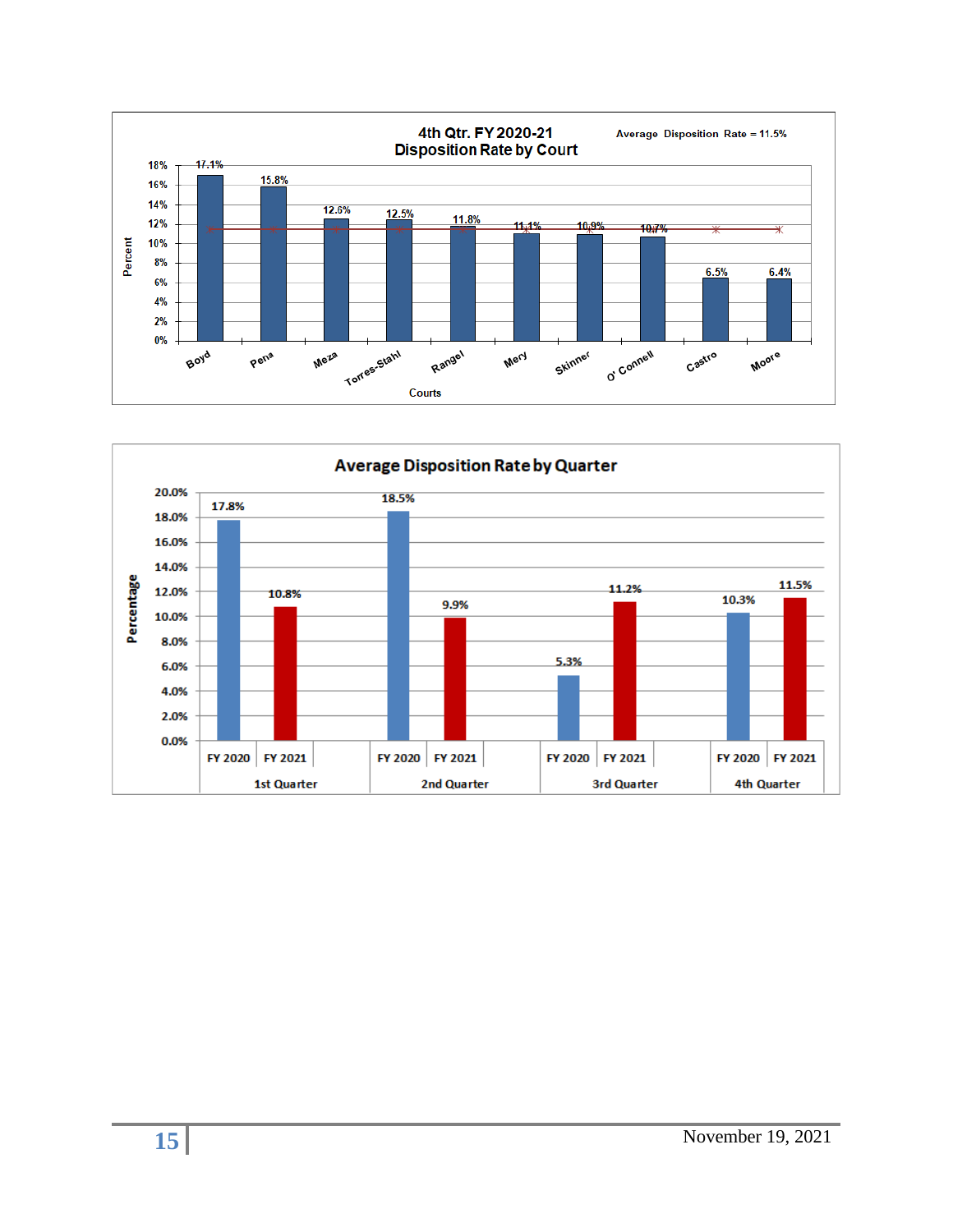#### **Measure 5: Time to Disposition**

**Definition:** The percentage of cases disposed or otherwise resolved within established time frames. This is a comparison of data from *age of disposed cases* and only considers cases that are disposed, not the full docket.

The Criminal District Courts have implemented a Felony Case Plan (CASE) that sets the time standards for Bexar County. The applied time frame for this measure will use the Standard Track time frame, in which a case can be disposed of between 275 days and 285 days. The most similar range in the reported data is between 181 and 365 days, which will be used for this measure.

**Analysis and Interpretation:** For each case, the report calculates the time, in days, from filing of the case until the date the case was disposed. The case processing time standards published by the American Bar Association (ABA) and those published by the Conference of State Court Administrators (COSCA) are utilized. The following charts display for each court the time periods required to dispose of their cases. The courts with the greatest number of dispositions are shown first.

**Note:** Although the time to disposition is measured only using active cases that have been disposed, the case time that elapsed when the defendant was a fugitive is included in this measure.

#### **COSCA Case Processing Standards – Criminal Felony**

| <b>COSCA Case Processing Standards</b> | <b>Criminal District Courts</b> |
|----------------------------------------|---------------------------------|
| 100% within 180 Days                   | 60% within 180 Days             |

#### **ABA Case Processing Standards – Criminal Felony**

| <b>ABA Case Processing Standards</b> | <b>Criminal District Courts</b> |
|--------------------------------------|---------------------------------|
| 90 % within 90 Days                  | 39% within 90 Days              |
| 98% within 180 Days                  | 60% within 180 Days             |
| 100% within 365 Days                 | 81% within 365 Days             |

#### **National Center for State Courts Model Case Processing Standards – Criminal Felony**

| <b>NCSC Case Processing Standards</b> | <b>Criminal District Courts</b> |
|---------------------------------------|---------------------------------|
| 75 % within 90 Days                   | 39% within 90 Days              |
| 90% within 180 Days                   | 60% within 180 Days             |
| 98% within 365 Days                   | 81% within 365 Days             |

*Source: National Center for State Courts Web site, [www.ncsconline.org/WC/Publications/KIS\\_CasManCPTSPub.pdf](http://www.ncsconline.org/WC/Publications/KIS_CasManCPTSPub.pdf)*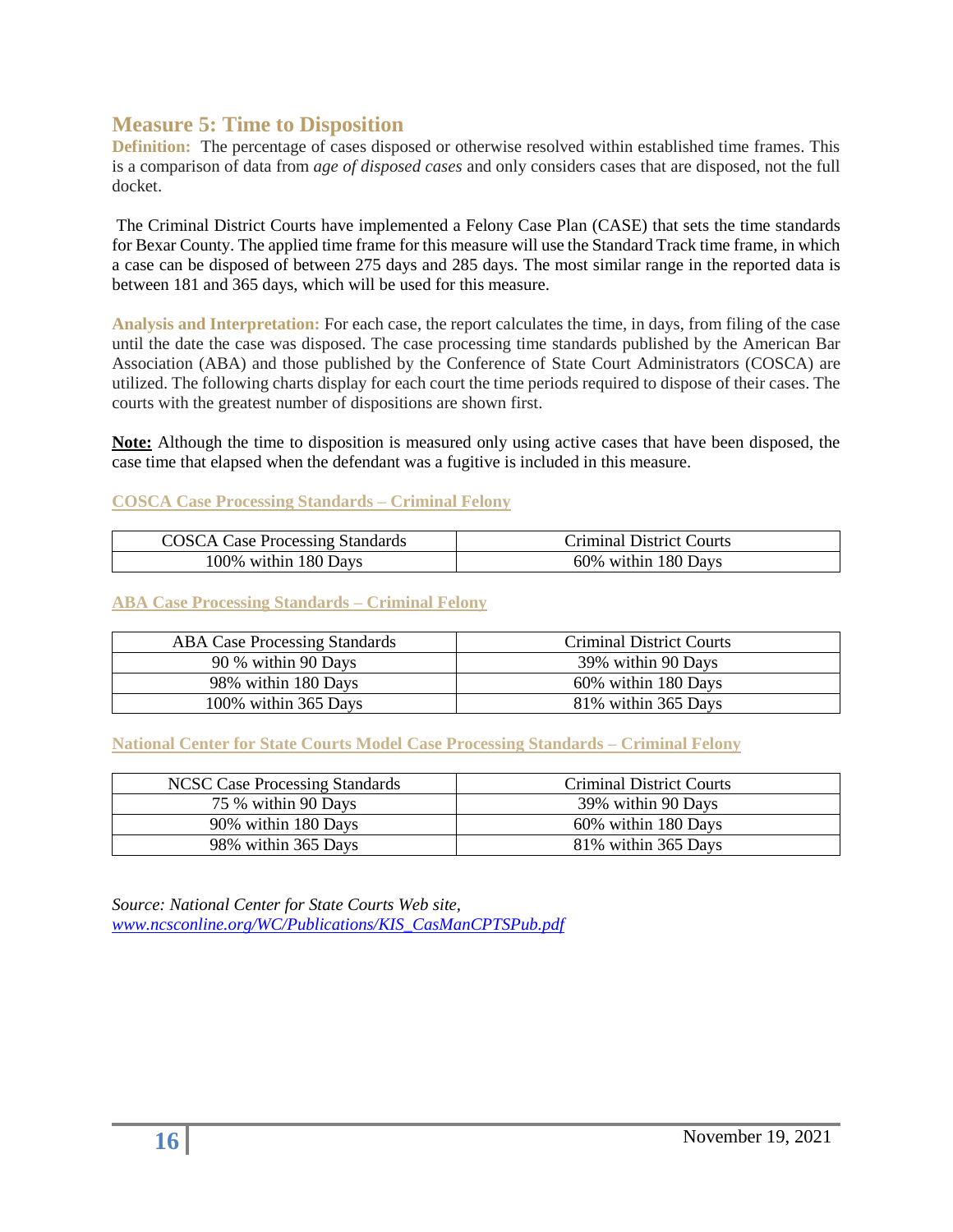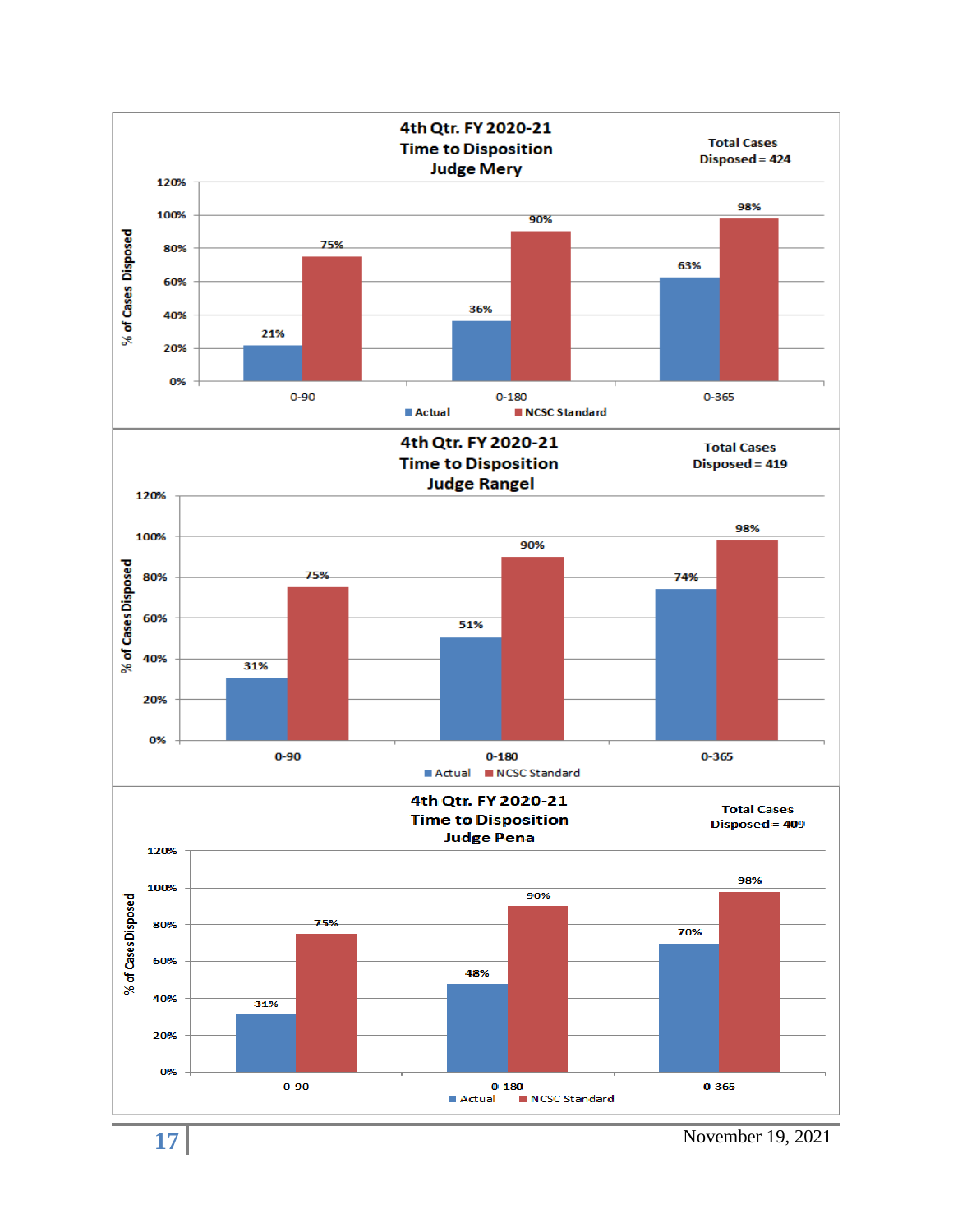

November 19, 2021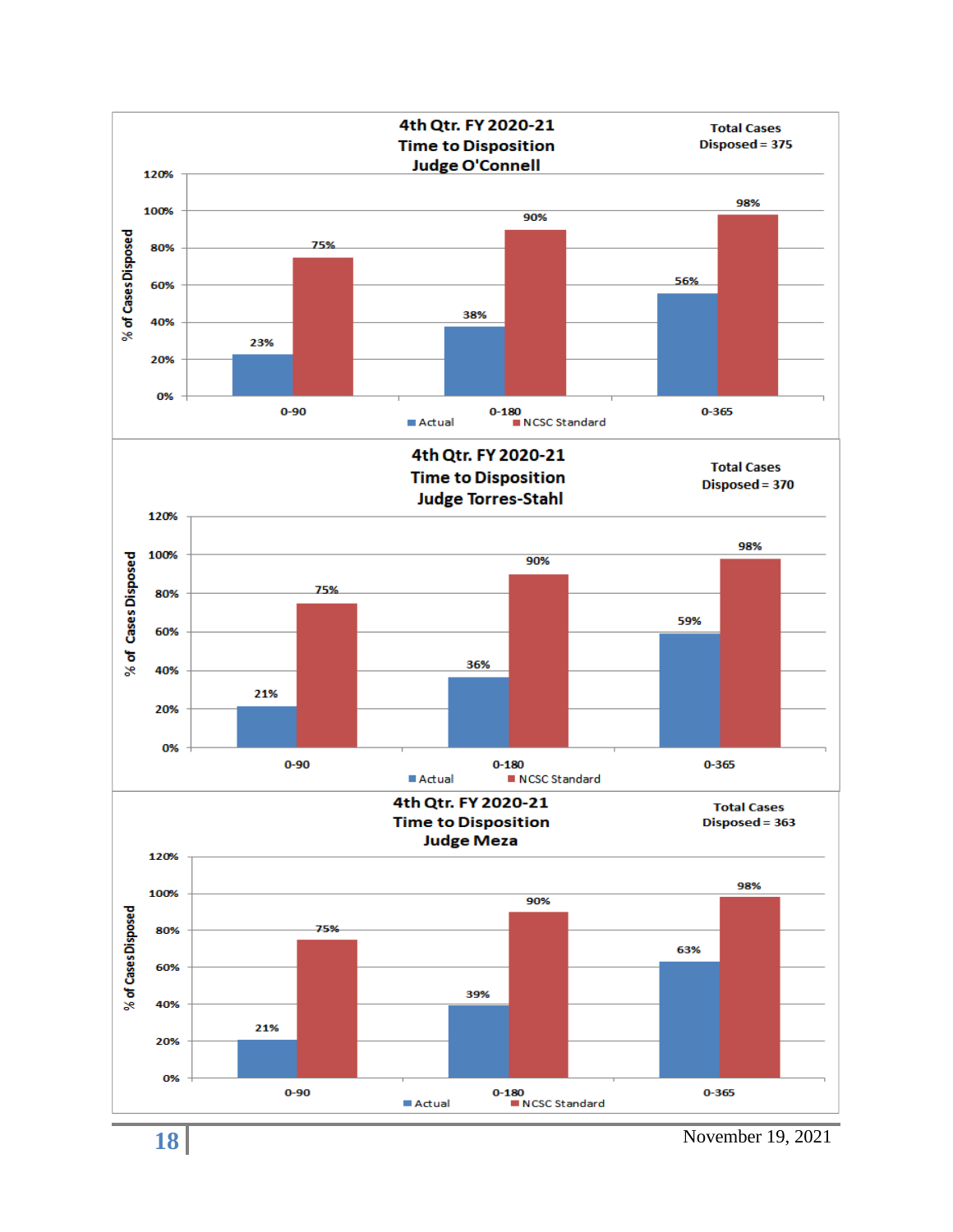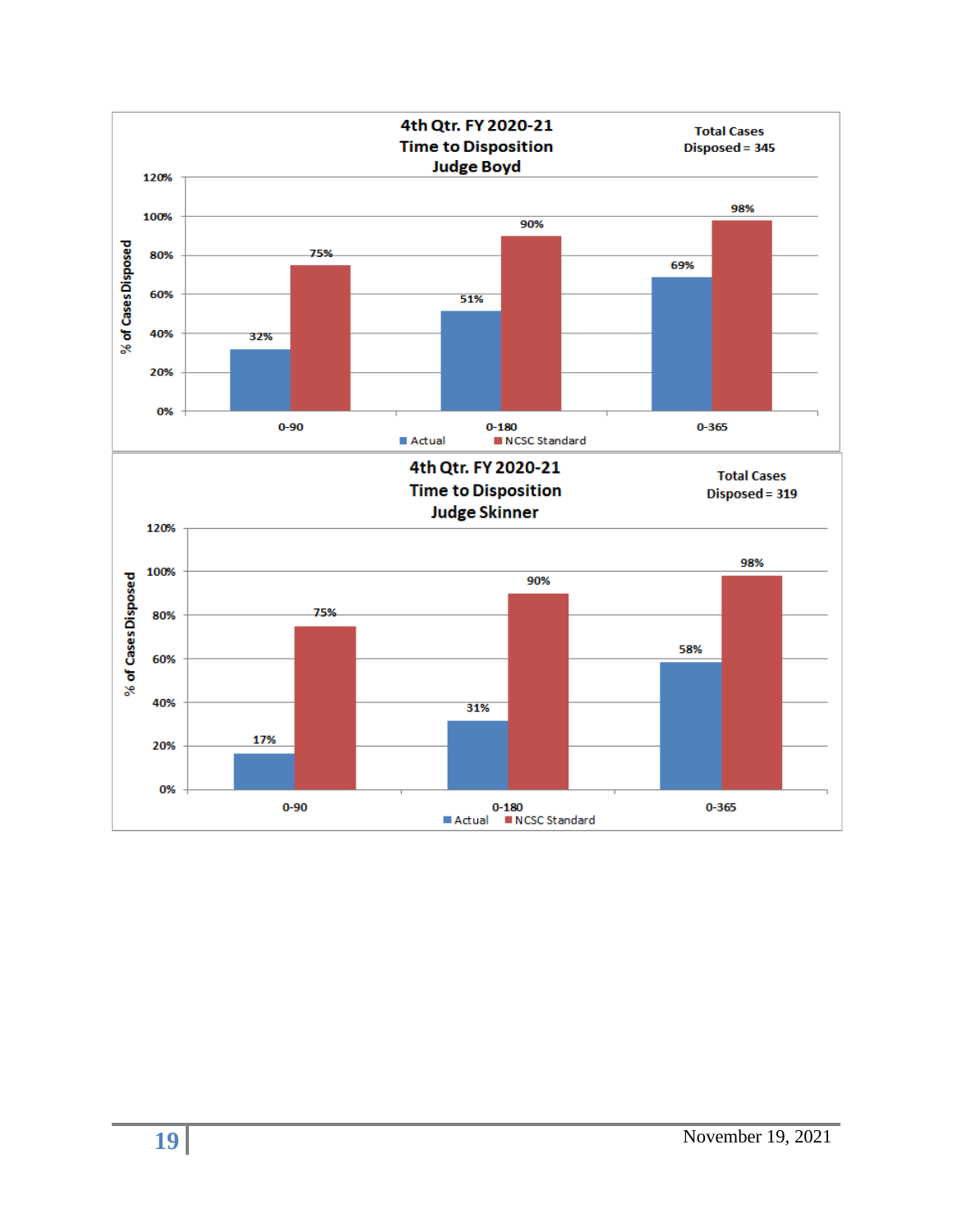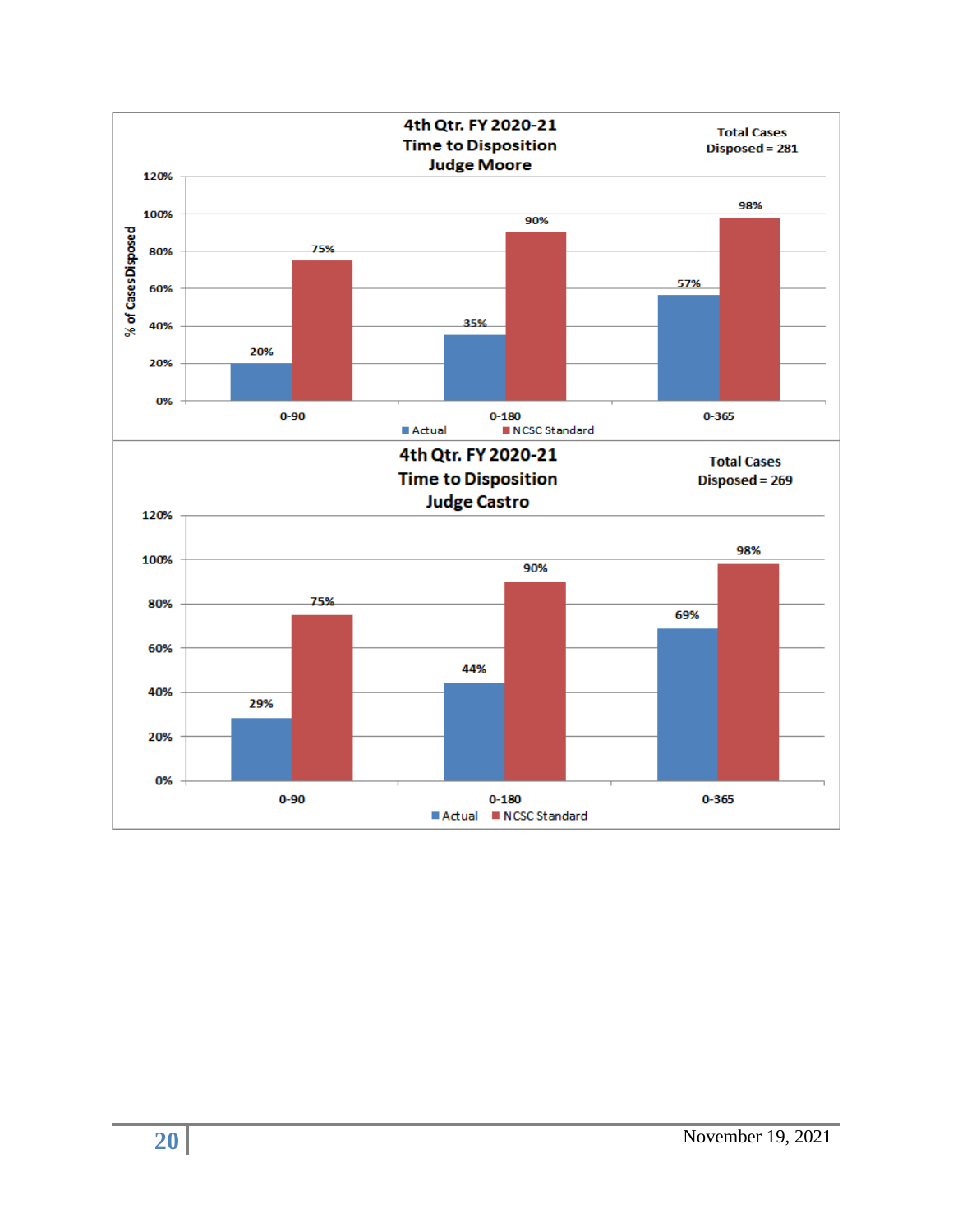# **Measure 6: Age of Active Cases Pending Cases**

**Definition:** The age of active cases pending before the court is measured as the number of days from filing until the time of measurement.

**Analysis and Interpretation:** This measure illustrates how a court's time to disposition compares to ABA standards. The first chart displays the percent of active cases that are over a year old for each of the courts. The second chart shows the court-wide average percent of active cases over a year old for the past eight quarters. *Note: Fugitives are not included in the data. Cases include what district courts consider open felony cases.*



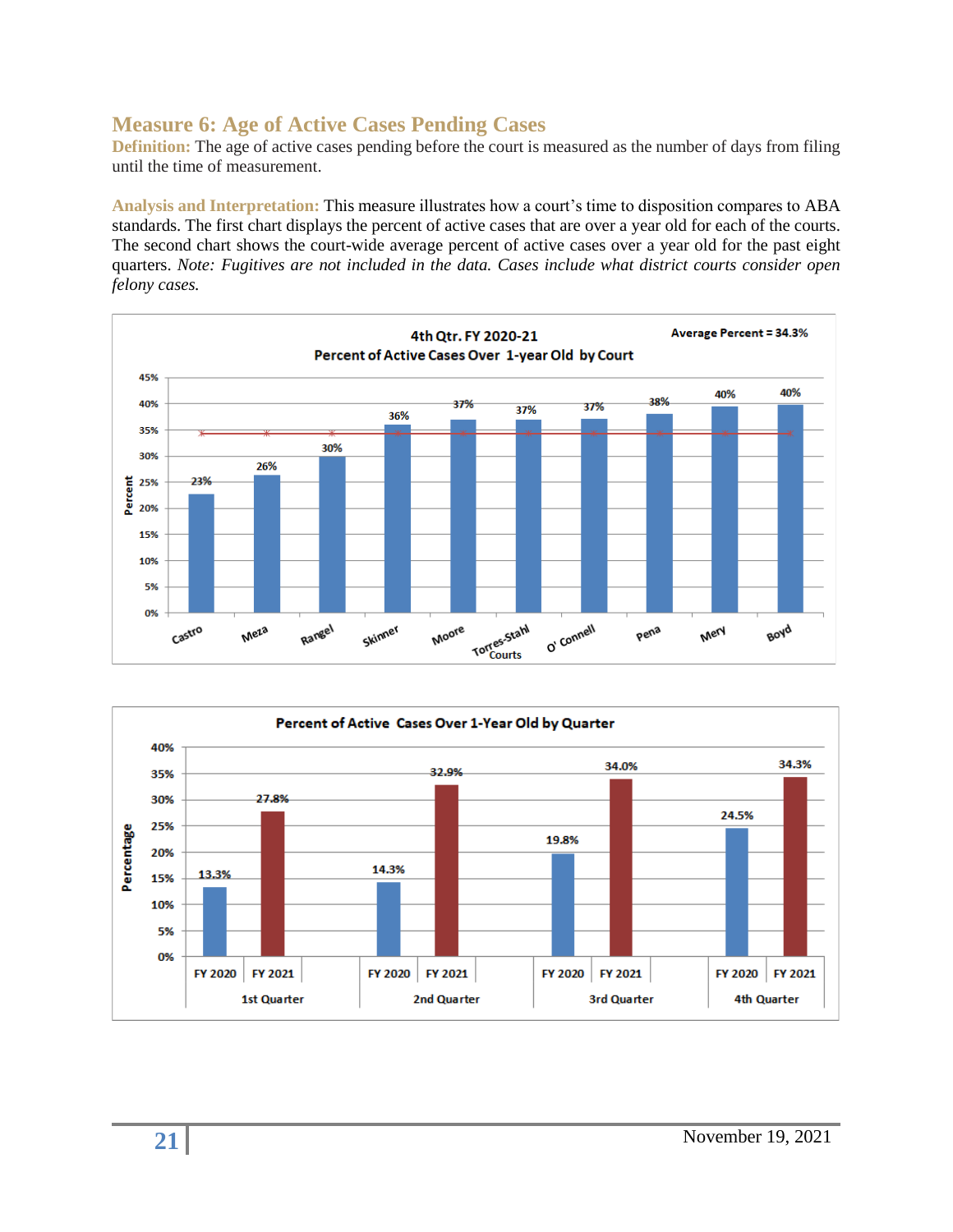# BEXAR COUNTY JUDICIAL MANAGEMENT REPORT APPENDIX A Explanation and Method of Collection for Different Measures

# **Measure 1: Cost per Disposition**

**Definition:** The net cost of disposing of a single case.

**Method:** Cost per disposition is the net cost of the court divided by the number of dispositions. Net cost per disposition includes revenue collected and costs between July2021 and September 2021 from each court. This measure allows the court to compare average cost per case to other courts. Other personnel associated with the cost of disposing of a case are budgeted within other respective County departments, such as the District Attorney's Office, Bexar County Sheriff's Office, and the District Clerk's Office and are not included in the calculation for net Court cost per disposition.

#### **Measure 2: Jail Bed Days**

**Definition:** The number of jail bed days consumed.

**Method:** This information is retrieved from the Jail Track Management System and counts the total number of jail bed days used by court.

The average length of stay for inmates is calculated by totaling the number of jail bed days consumed from indictment to release and dividing by the number of inmates incarcerated. It only measures the time spent on the highest level of charge by a defendant in a particular court.

# **Measure 3: Clearance Rates**

**Definition:** The number of disposed cases as a percentage of the number of incoming cases.

**Method:** Clearance rates are measured using two variables, incoming cases and the number of cases disposed monthly. Incoming cases include new cases filed during the month, cases appealed from lower courts, and other cases reaching docket (motions to revoke probation/deferred adjudication, cases reactivated, and all other cases). The number of outgoing cases includes all monthly dispositions. *Due to new reporting requirements by the Office of Court Administration, certain types of dismissals (such as, Dismissed – Defendant Deceased, Dismissed – Reduced to Class C, Dismissed and Reduced) are not included in the number of dispositions.*

# **Measure 4: Disposition Rates**

**Definition:** The number of disposed cases as a percentage of the Active Caseload.

**Method:** Disposition rates are measured using two variables, active caseload and the number of cases disposed. The active caseload includes any cases assigned to the Court, but excludes those cases where the defendant has been declared a fugitive. The number of disposed cases includes all cases adjudicated less certain dismissals not allowed by OCA directive. *Due to new reporting requirements by the Office of Court Administration, the disposition rate is now a percentage of the active docket and not of the entire docket as previously reported.*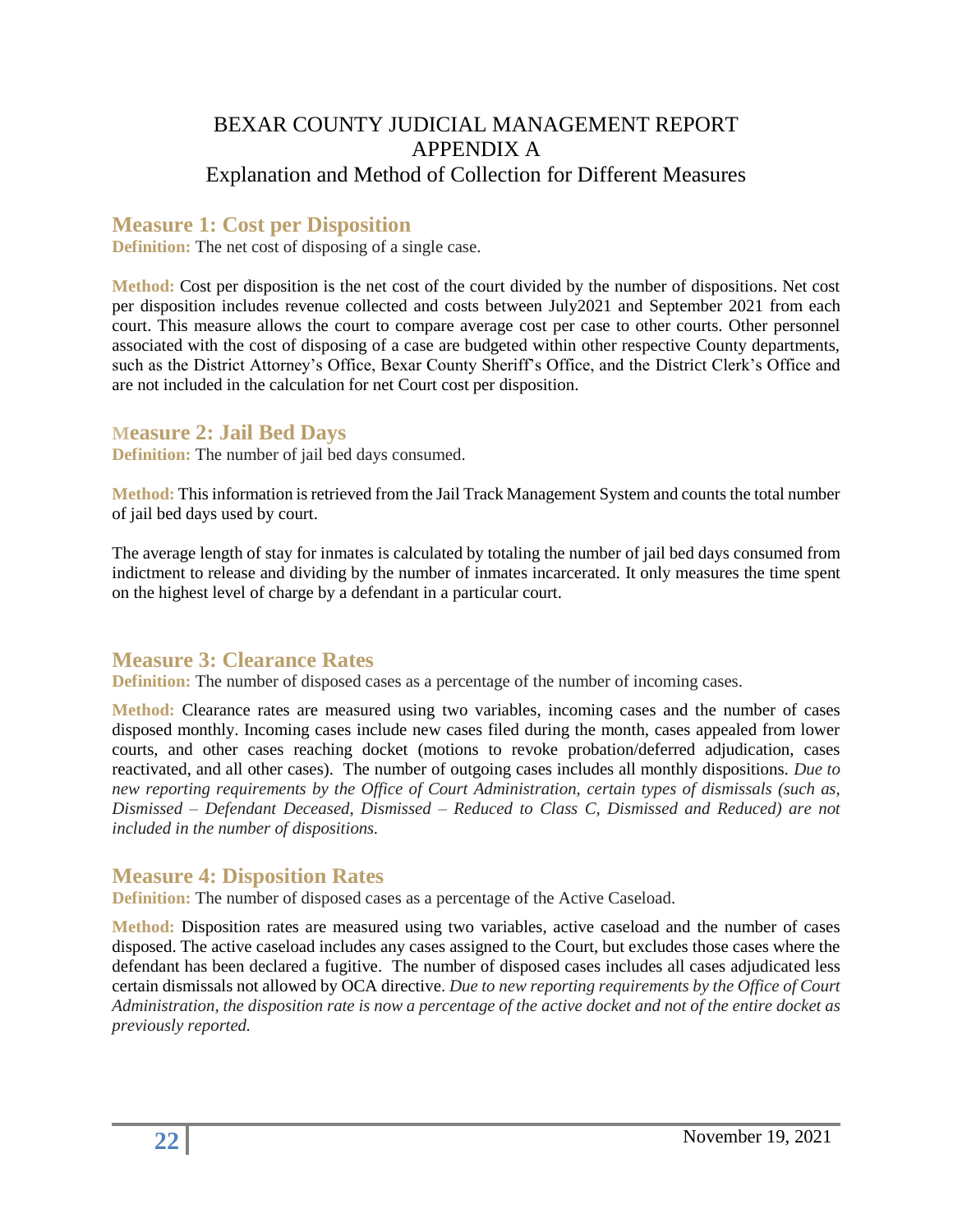### **Measure 5: Time to Disposition**

**Definitions:** The percentage of cases disposed or otherwise resolved within established time frames. This is a comparison of data from *age of disposed cases* and only considers cases that are disposed, not the full docket.

**Method:** For each case, the report calculates the time in days from filing of the case until the date the case was disposed. The case processing time standards published by the American Bar Association (ABA), the Conference of State Court Administrators (COSCA) and the National Center for State Courts were used when establishing the benchmarks.

**COSCA Case Processing Standards** 

 $\cdot$  Felony – 100% within 180 days

**ABA Case Processing Standards**

- Felony
- 90% within 90 days
- 98% within 180 days
- 100% within 365 days

#### **NCSC Model Case Processing Standards – Criminal**

- Felony
- 75% within 90 days
- 90% within 180 days
- 98% within 365 days

*Source: National Center for State Courts Web site, [www.ncsconline.org/WC/Publications/KIS\\_CasManCPTSPub.pdf.](http://www.ncsconline.org/WC/Publications/KIS_CasManCPTSPub.pdf)*

# **Measure 6: Age of Active Cases Pending Cases**

**Definition:** The age of active cases pending before the court is measured as the number of days from filing until the time of measurement.

**Method:** For each case type being analyzed, the report calculates the time, in days, from filing of the case until the date established for the reporting period being examined (September 26, 2021 for 4th Quarter).